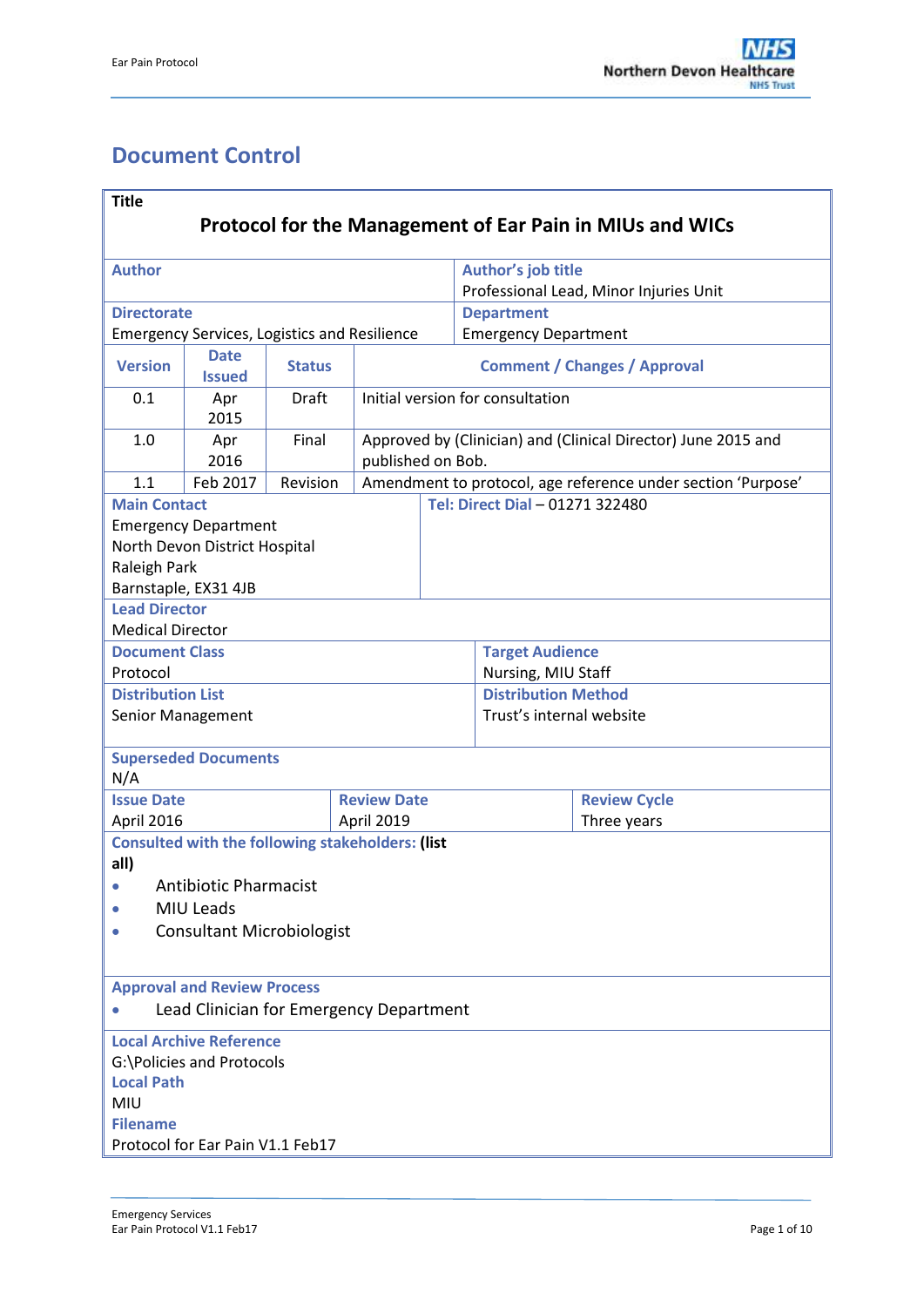| Policy categories for Trust's internal website | Tags for Trust's internal website (Bob) |
|------------------------------------------------|-----------------------------------------|
| (Bob)                                          | None                                    |
| MIU Protocols                                  |                                         |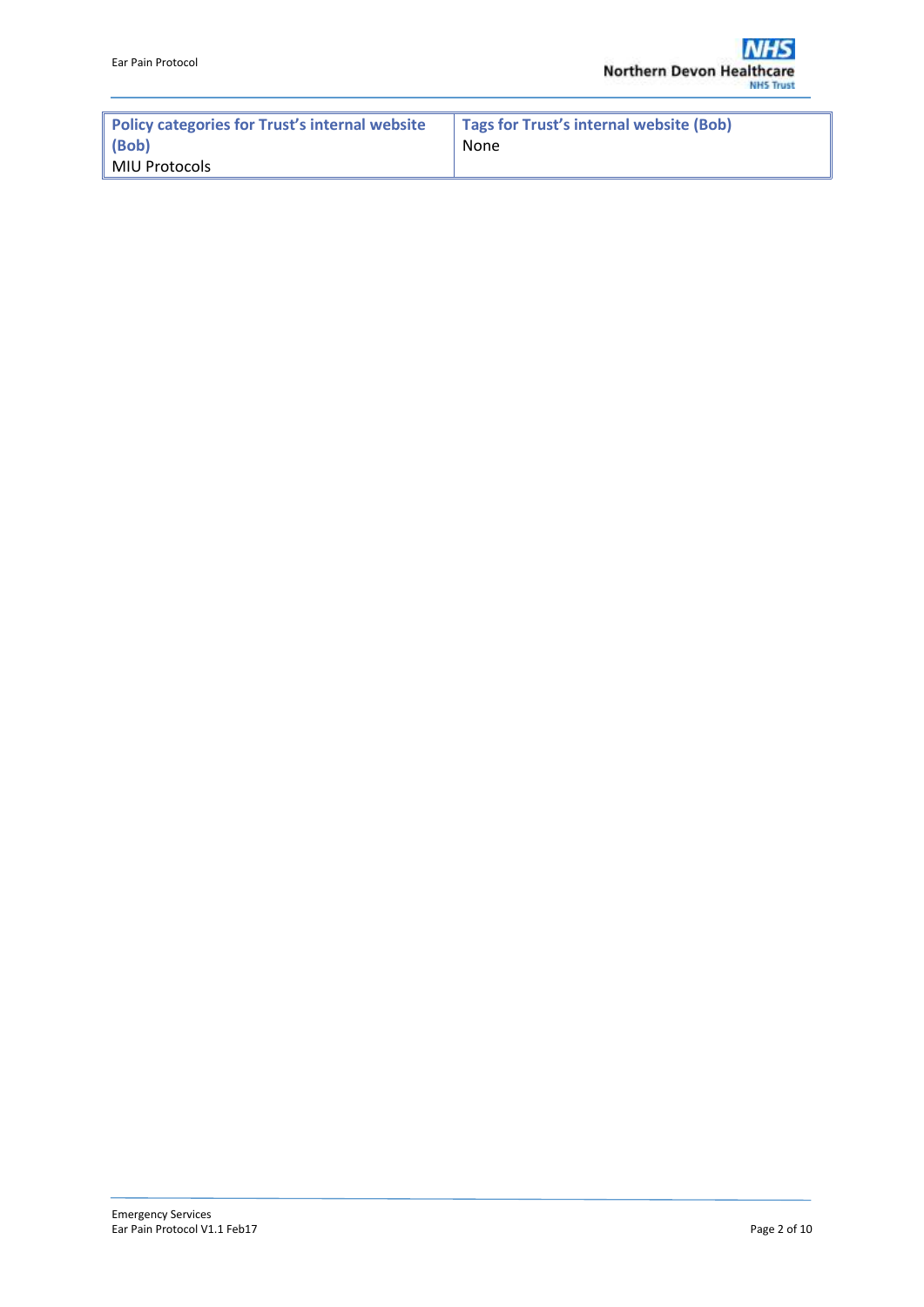#### **Table of Contents**  $1.$

| 2. |     |                                                                                   |  |  |  |  |  |
|----|-----|-----------------------------------------------------------------------------------|--|--|--|--|--|
| З. |     |                                                                                   |  |  |  |  |  |
| 4. |     |                                                                                   |  |  |  |  |  |
| 5. |     |                                                                                   |  |  |  |  |  |
|    | 5.1 |                                                                                   |  |  |  |  |  |
|    | 5.2 |                                                                                   |  |  |  |  |  |
|    | 5.3 |                                                                                   |  |  |  |  |  |
|    | 5.4 |                                                                                   |  |  |  |  |  |
|    | 5.5 |                                                                                   |  |  |  |  |  |
|    | 5.6 |                                                                                   |  |  |  |  |  |
| 6. |     |                                                                                   |  |  |  |  |  |
|    | 6.1 |                                                                                   |  |  |  |  |  |
| 7. |     |                                                                                   |  |  |  |  |  |
|    | 5.1 |                                                                                   |  |  |  |  |  |
|    | 5.2 |                                                                                   |  |  |  |  |  |
| 8. |     |                                                                                   |  |  |  |  |  |
|    |     | APPENDIX A - Essential Documentation for All Patients Attending Unit or Centre  8 |  |  |  |  |  |
|    |     | APPENDIX B - Essential Documentation for All Patients Attending Unit or Centre 9  |  |  |  |  |  |
|    |     |                                                                                   |  |  |  |  |  |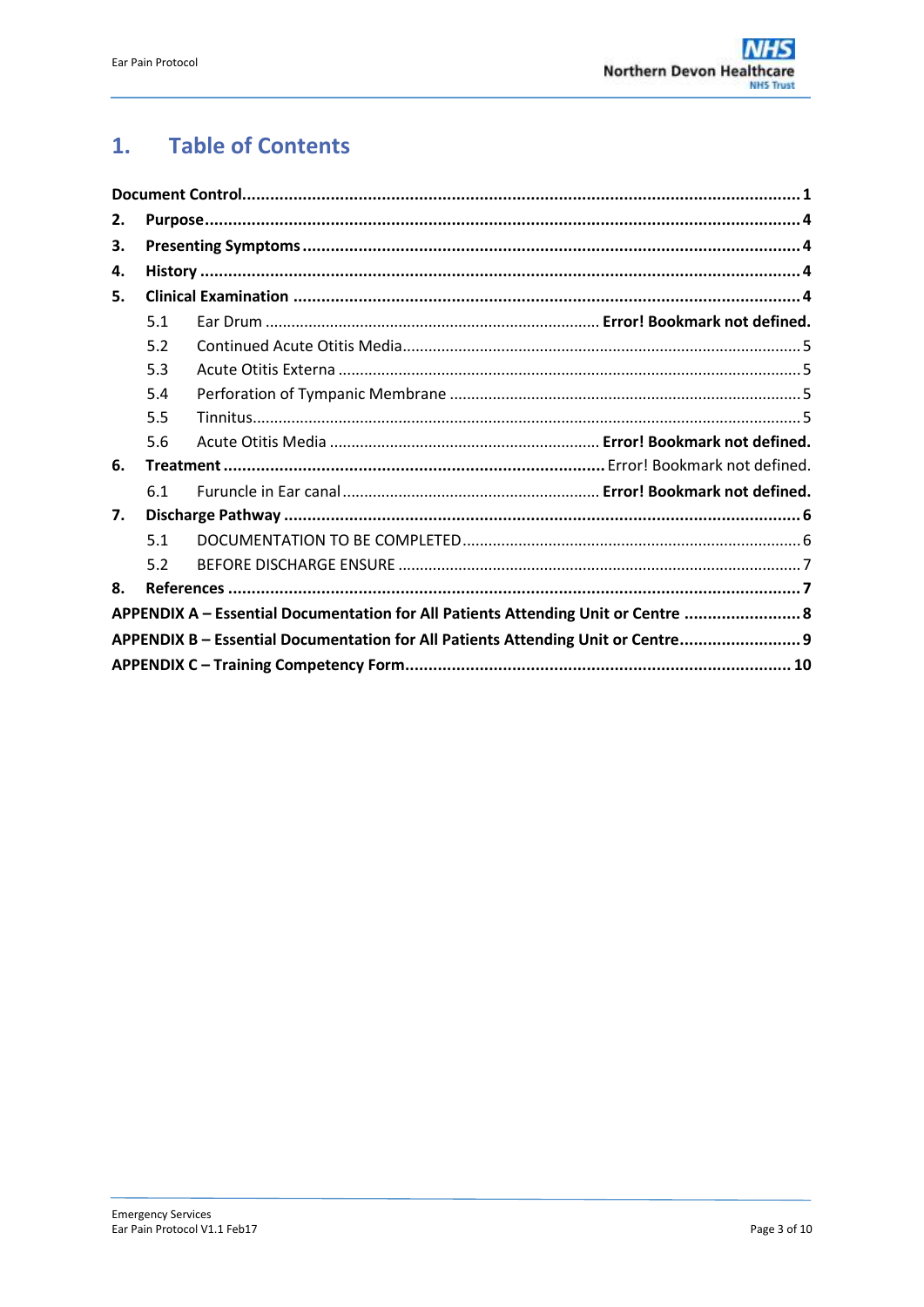# <span id="page-3-0"></span>**2. Purpose**

This Protocol is for the use by staff employed by Northern Devon Healthcare Trust who have achieved the agreed clinical competencies to work under this protocol. The protocol is for all patients in the Walk-In Centres and for patients over two years old in the MIUs. Any child under this age must be referred to a GP.

# <span id="page-3-1"></span>**3. Presenting Symptoms**

- $\bullet$  Pain
- Pyrexia
- Coryza
- Unwell
- Dizziness
- **•** Tinnitus
- **•** Itching sensation
- Discharge
- Loss of hearing

### <span id="page-3-2"></span>**4. History**

Refer to protocol for history taking and clinical documentation.

- Document duration of symptoms < 3 days, self-limiting
- **•** Previous episodes and treatments received
- Self-care measures
- **Exposure to noise**
- Use of cotton buds
- Recent flying, syringing, swimming
- **Any trauma**
- Recent coryza

# <span id="page-3-3"></span>**5. Clinical Examination**

- Look at the general appearance of patient and observe for pyrexia, tachycardia
- Record full set of vital signs
- Inspect the external ear for swelling or inflammation
- Document lacerations and infected piercings
- **•** Haematoma or bruising
- Discharge, blood or otorrhoea
- Examine the ear canal
- Swelling and inflammation
- Ear wax or foreign body
- Palpate lymph glands and nodes
- Examine tragus, pinna and mastoid for swelling and tenderness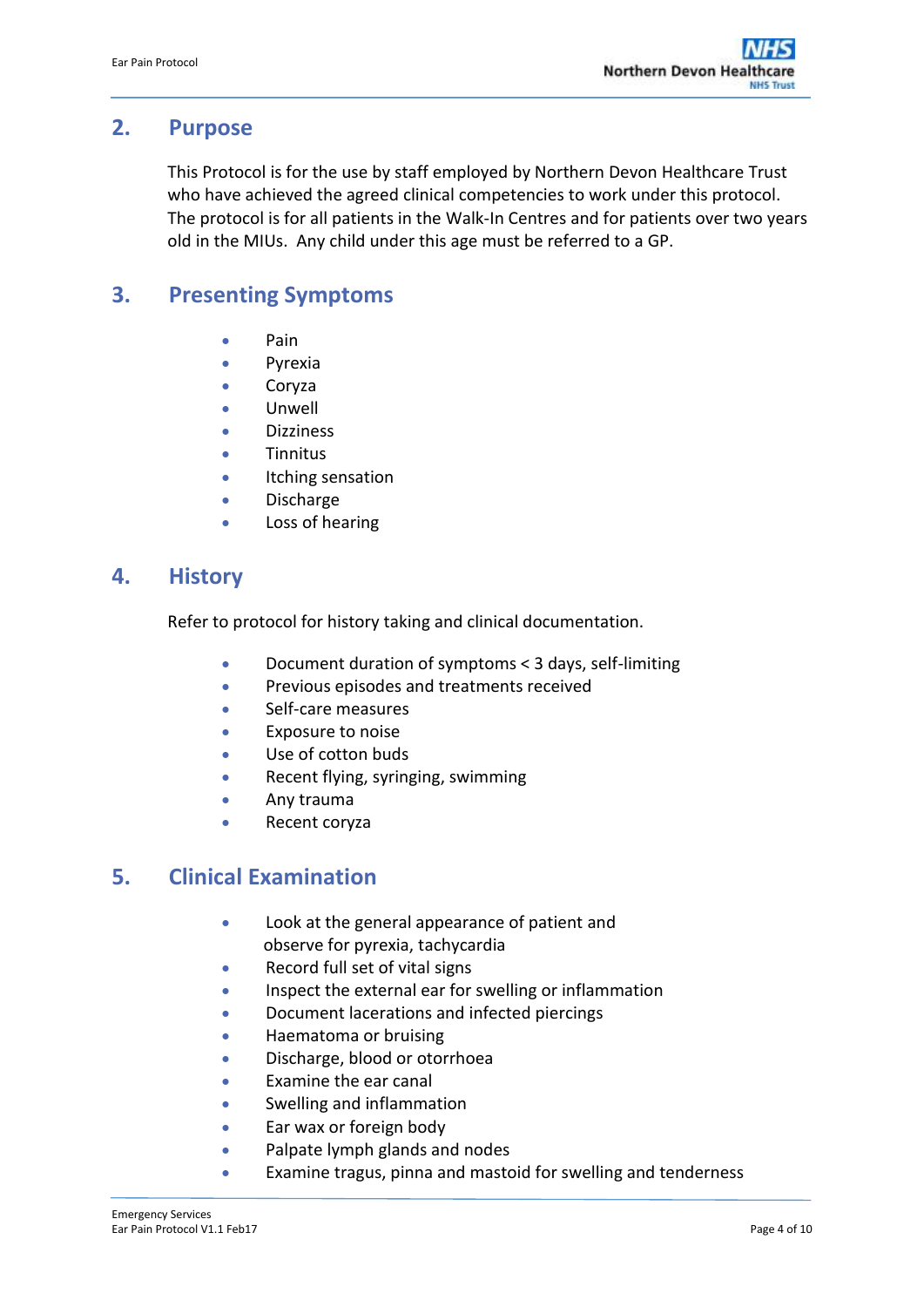- Examine the throat for associated symptoms (refer to protocol for the management of sore throat)
- Examine ear drum for colour, perforation, bulging and fluid.

# <span id="page-4-0"></span>**6. Treatment**

### **6.1 Acute Otitis Media**

- Administer analgesia as Patient Group Direction ( PGD) or Over The Counter Medicine ( OTC)
- Advise rest and increase fluids
- Advise against flying for duration of fever
- Advise they may experience short term loss of hearing

### <span id="page-4-1"></span>**6.2 Acute Otitis Externa**

- Pain on palpation of tragus, hearing loss, possible swollen ear canal, erythema, itching and discharge, fever
- Normal ear drum
- May be mild discharge
- Flumetasone 0.02% / Clioquinol 1% as per PGD
- GP follow up if no improvement
- Analgesia as PGD or OTC
- Avoid swimming while inflamed
- Avoid water entering ears

### <span id="page-4-2"></span>**6.3 Perforation of Tympanic Membrane**

- **•** Transient ear pain / hearing loss / blood discharge
- Visible perforation
- Advise that the perforation will usually heal spontaneously. Keep ear canal dry
- Analgesia as PGD or OTC
- Advise not to swim until healing confirmed
- Avoid water entering ears
- Advise if increase pain or bloody discharge see GP
- Advise to see GP within 6 weeks to confirm healing

#### <span id="page-4-3"></span>**6.4 Tinnitus**

Refer to GP for definitive diagnosis

### **GENERAL ADVICE**

- For mild symptoms advise that most ear infections resolve spontaneously without antibiotics
- Refer all children under 2 years old to a medical practitioner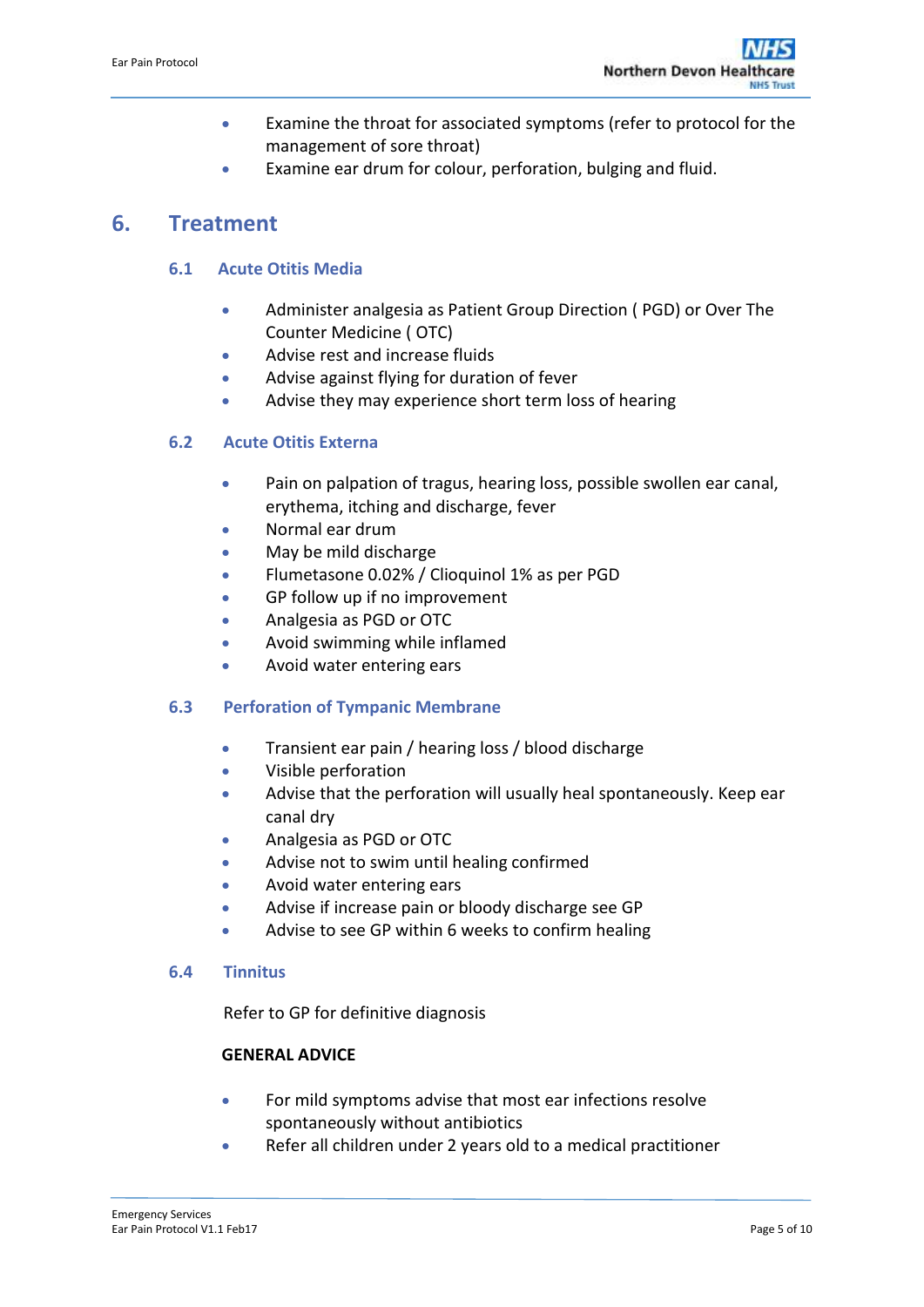- Advise antibiotics should only be started if symptoms are not improving within 4 days of the onset of symptoms
- Antibiotics should only be given to patients who are systematically unwell but do not require admission and amoxicillin should be administered as PGD refer penicillin allergic patients to a medical practitioner or non-medical prescriber
- **If in doubt refer to medical practitioner**
- Refer immune-compromised patients to a medical practitioner
- Ensure women taking oral contraceptives are given current advice as PGD
- For head or neck injury refer to protocol for minor head injury / traumatic neck pain
- Record a full set of neurological observations and refer / treat according to protocol
- For foreign body refer to protocol for removal of foreign body from ear / nose
- Refer any severe ear trauma to medical practitioner or secondary care
- Refer any suspected mastoiditis to medical practitioner or Ear, Nose and Throat team
- Refer any patient who is systematically unwell to a medical practitioner
- Refer impaction of ear wax to GP for treatment. Advise patient to commence instilling 2 drops of olive oil twice daily and take advice from GP or practice nurse

# <span id="page-5-0"></span>**7. Discharge Pathway**

Assess and document pain score prior to discharge

Ensure patient is issued with appropriate advice sheet (if available) and that patient understands the need to return if symptoms change or worsens.

Discuss home analgesia with patient, parent or carer and advise OTC medication or administer TTO medication as per PGD.

### <span id="page-5-1"></span>**7.1 DOCUMENTATION TO BE COMPLETED**

- Clinical treatment record as per Documentation & record keeping policies. Copy of clinical treatment record to General Practitioner; to be sent to surgery as per Record keeping policy.
- For patients being transferred to secondary care, ensure a copy of the clinical treatment record is sent with patient. A copy will also be sent to surgery in normal manner.
- **For patients seeing their General Practitioner in next 24 hours ensure patient is given a copy of the clinical treatment record to take with them. A copy will also be sent to surgery in the normal manner.**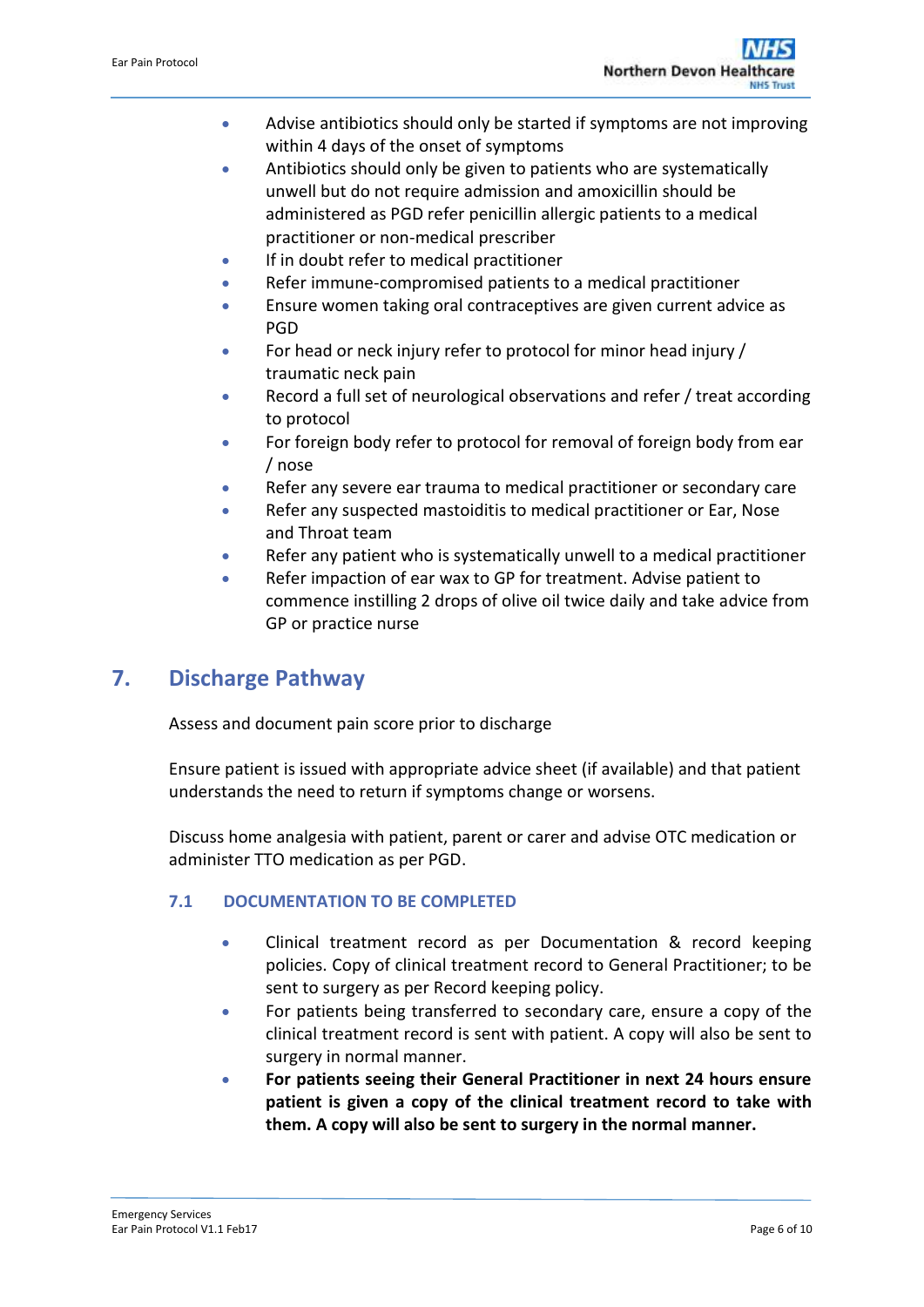### <span id="page-6-0"></span>**7.2 BEFORE DISCHARGE ENSURE**

- Those patients who have been referred for further acute intervention has appropriate transport to meet their needs, all relevant treatment has been prescribed and administered and correct information and documentation is given to the patient.
- The patient understands that if condition deteriorates or they have further concerns they should seek further advice.
- The patient demonstrates understanding of advice given during consultation.
- The patient has been provided with written advice leaflet to re-enforce advice given during consultation.
- The patient demonstrates an understanding of how to manage subsequent problems.

## <span id="page-6-1"></span>**8. References**

- British National Formulary Children / Adults (current editions)
- CKS ( NICE July 2015) acute otitis media/acute otitis externa
- CKS (NICE April 2010) Management of Tinnitus
- CKS (NICE May 2012) Management of Ear Wax
- CKS (NICE July 2015) Management of Furuncle
- Consent Policy V3.3(2014) NDHCT
- Medicines Policy V1.0(2015)NDHCT
- North and East Joint Formularly (via trust intranet)
- Patient Group Direction Policy (2013)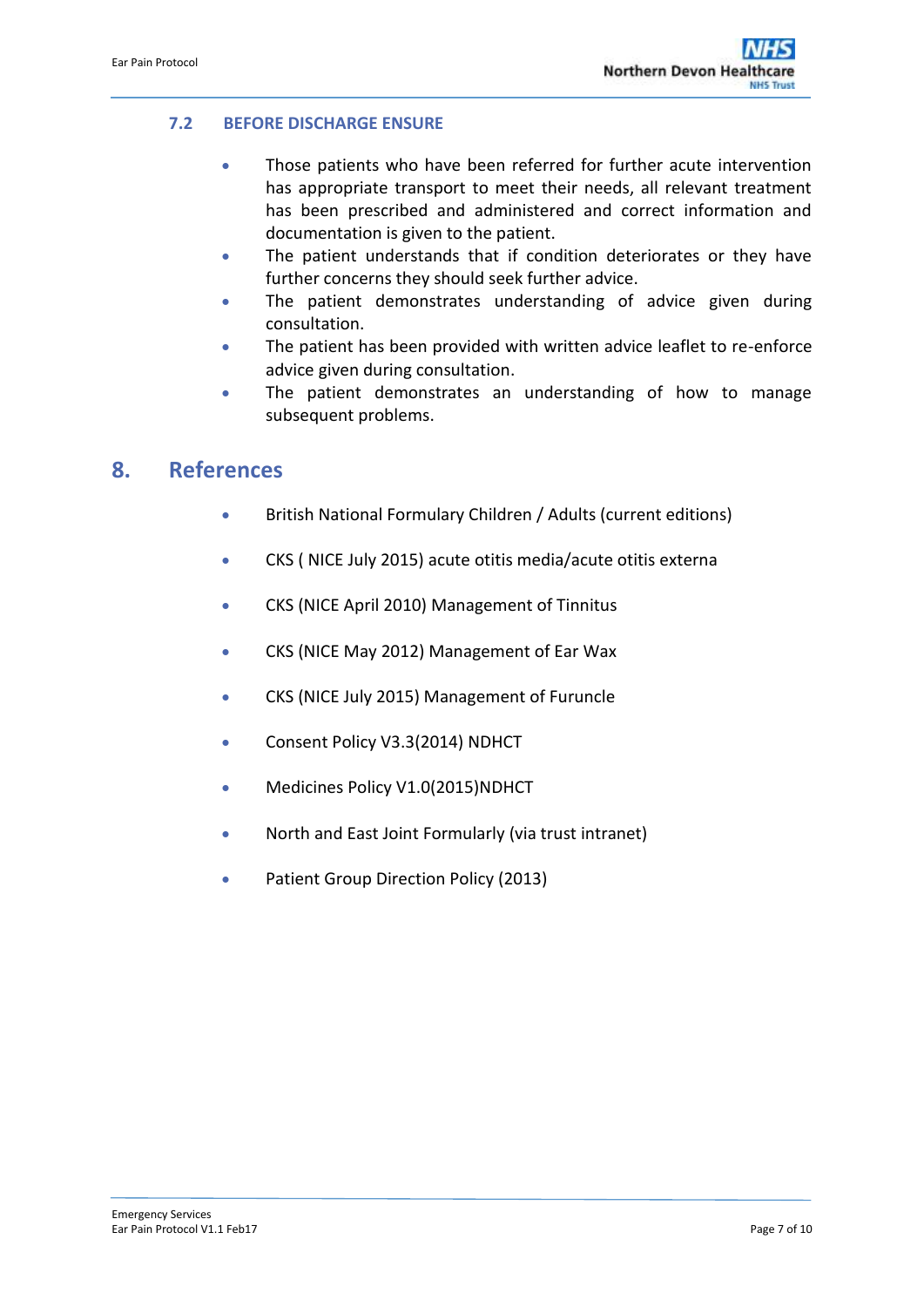#### <span id="page-7-0"></span>**APPENDIX A – Essential Documentation for All Patients Attending Unit or Centre**

#### **Adults Consent**

Gain consent to be seen by a nurse practitioner Gain consent for treatment and sharing information and document.

### **Clinical Presentation**

If unwell assess for:

- **•** Airway
- **•** Breathing
- **•** Circulation
- **•** Disability
- Exposure

Document a full set of observations including neurological observations including Glasgow coma score if applicable.

Record EWS: if 7 or above arrange immediate transfer to secondary care.

Document pain score using numeric rating scale. For cognitively impaired patients document any signs of pain (e.g. grimaces or distress).

#### **Safeguarding**

- Assess for mental capacity and if person is a vulnerable adult.
- Assess for learning disability and whether patient has a hospital passport in place.
- Assess for risk of domestic abuse.
- Assess falls risk. Complete falls referral if applicable.
- Document names of persons accompanying patient.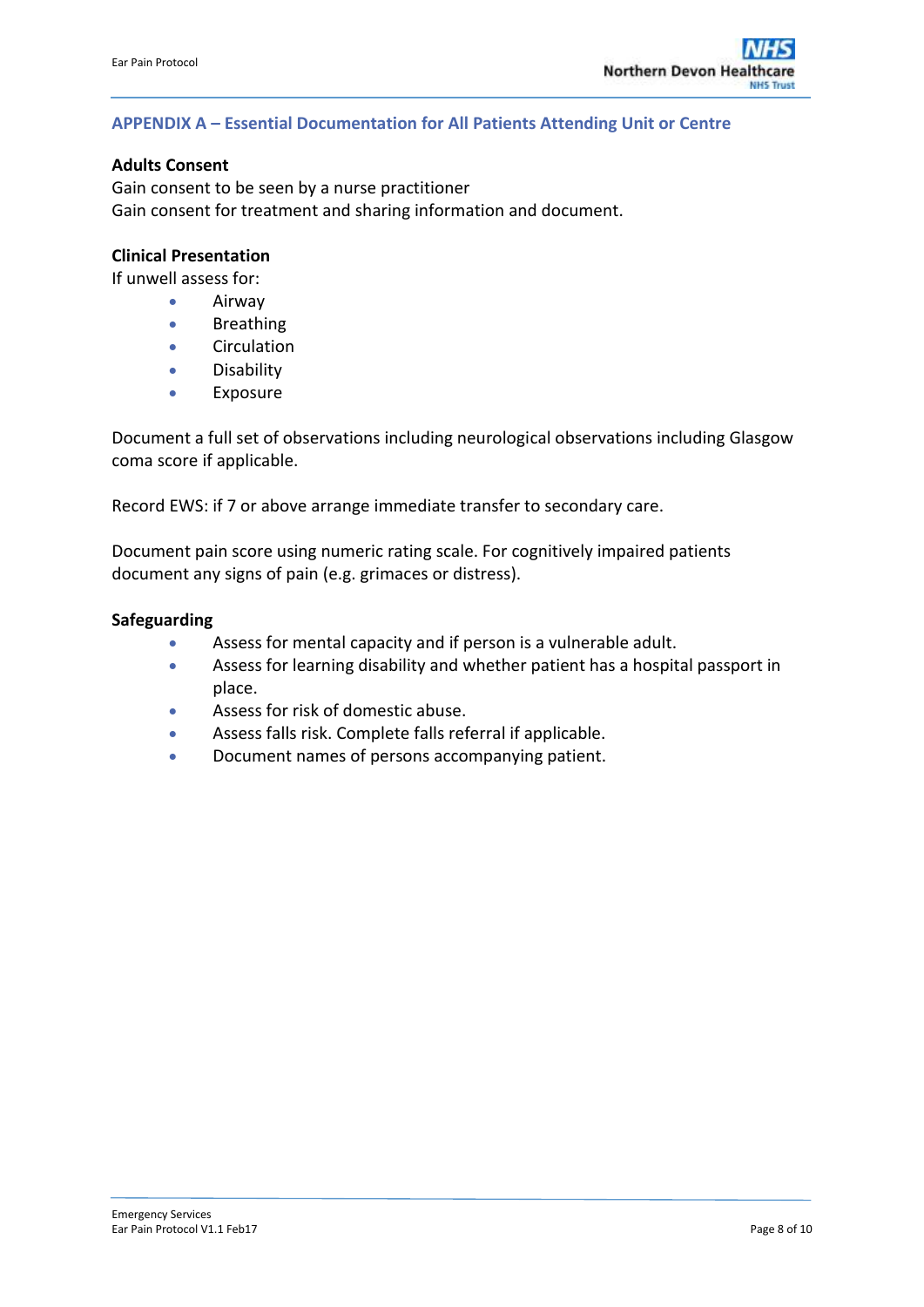### <span id="page-8-0"></span>**APPENDIX B – Essential Documentation for All Patients Attending Unit or Centre**

#### **Child and Young Persons under 18 Years Old Consent**

Gain consent to be seen by a nurse practitioner Gain consent for treatment and sharing information Assess and document Gillick competency according to Fraser guideline if applicable. Document name of person's accompanying patient

#### **Clinical Presentation**

If unwell assess for:

- **•** Airway
- **•** Breathing
- **•** Circulation
- **•** Disability
- Exposure

Record PEWS: if any one parameter is triggered transfer to secondary care or seek advice from medical practitioner.

Use guideline Traffic Light System (NICE) 2013 if applicable. Use guideline Feverish Illness (NICE) 2013 if applicable. Document pain score using FLACC, Wong Baker Faces or numeric rating scale.

#### **Safeguarding**

- Assess safeguarding
- Assess for domestic abuse in the home
- Assess for learning disability

DOCUMENT ALL FINDINGS IN THE CLINICAL TREATMENT RECORD AND ACT ON THEM FOLLOWING NDHCT GUIDELINES.